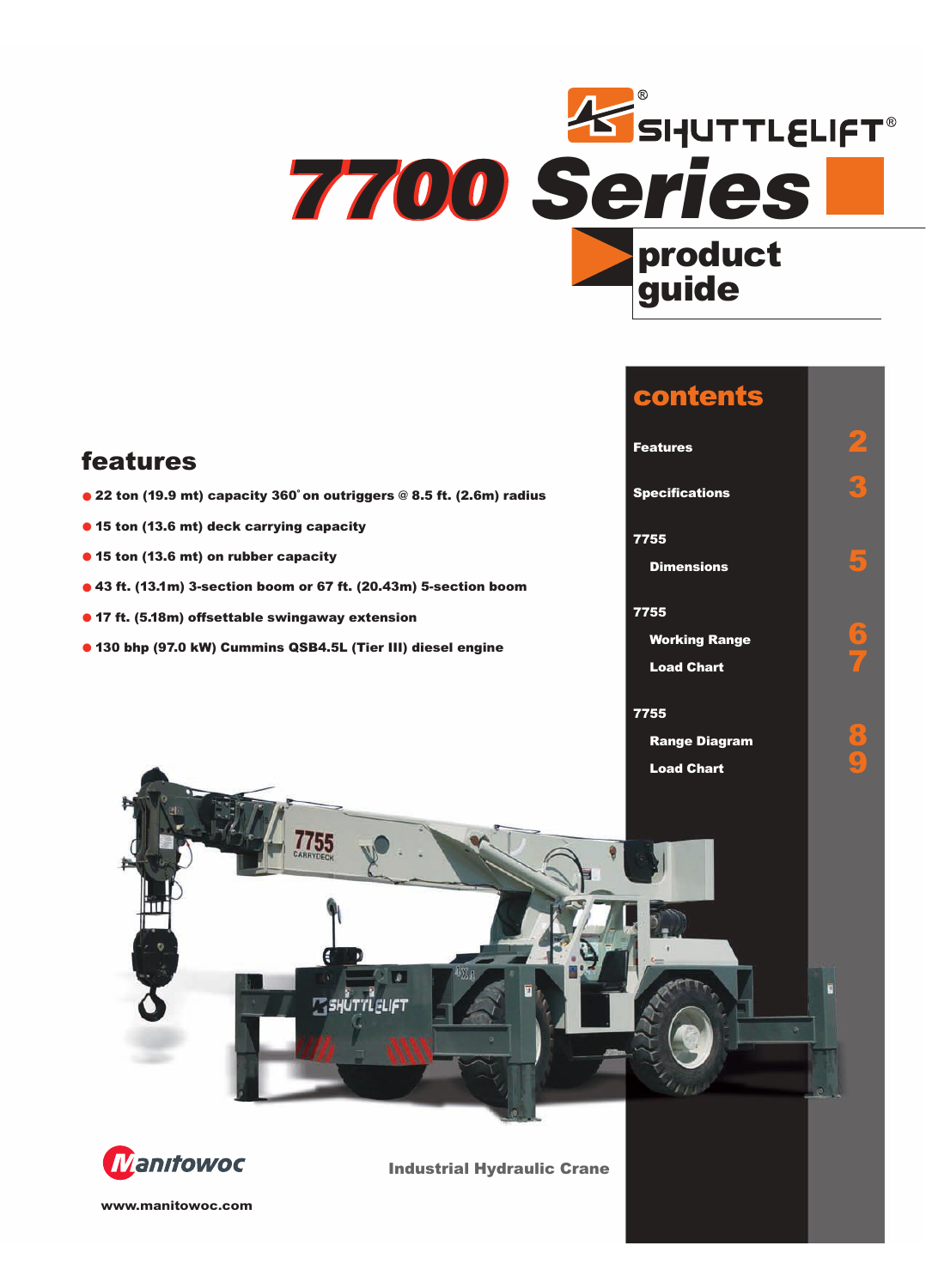# **features**



- Two position beam jack style outriggers
- All beams or jacks can be extended or retracted at the same time



#### Standard:

- Water-cooled Cummins QSB4.5L Turbo-charged diesel engine rated @ 130 BHP (97.0kW)
- Variable displacement piston pump w/piggyback gear pump.



**Standard:** Open air cab shell w/overhead safety glass **Optional:** Closed cab with hinged door, heater, defroster, and glass



*7700 Series 7700 Series* **7700 Series** 



Standard: 4-wheel drive and 4-wheel steer and crab steer with electronic selfalignment Standard: 17.5 X 25 bias ply tires

- 43 ft. (13.1m) 3-section main boom or 67 ft. (20.42m) 5-section main boom
- 4-position pivoting boom head for low head room clearance
- Quick reeve boom head and hookblock

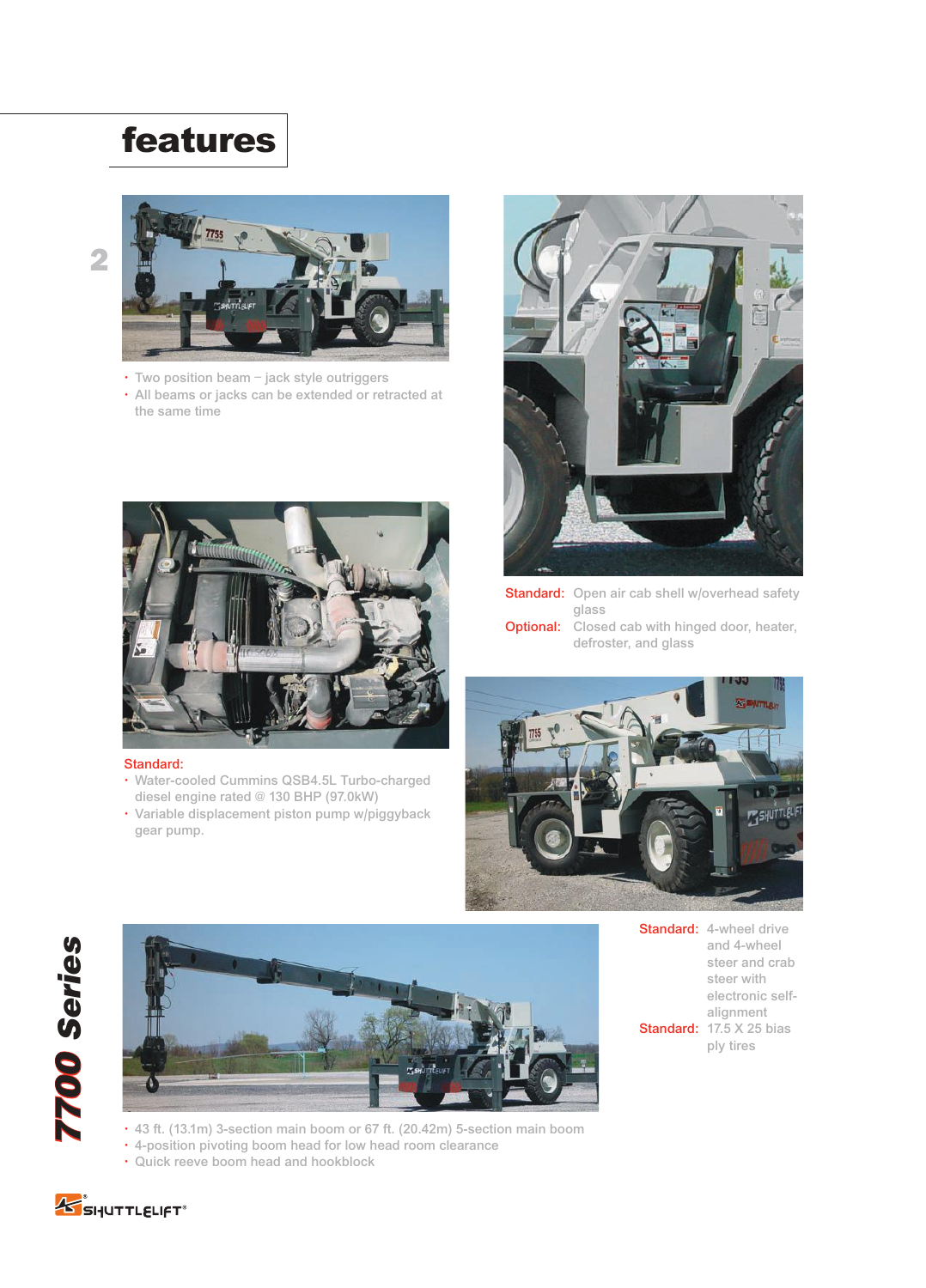# **specifications**

**3**

#### **Superstructure**

#### **Boom**

3-section: 19 ft. 6 in. – 43 ft. 0 in. (5.9m – 13.1m) three-section full power boom. **Boo**<br>er boomum t<br>er boomum t<br>er boomum t<br>n angl

Maximum tip height: 51 ft. 8 in. (15.7m)

5-section : 19 ft. 6 in. – 67 ft. 0 in. (5.9m – 20.4m) five-section full power boom.

Maximum tip height: 75 ft. 0 in. (22.8m)

Boom angle indicator mounted on both sides of base section.

#### AIVERA **\*Boom Extension**

17 ft. (5.18m) fixed boom extension, offsettable to 30˚ and 60˚ via pivoting boom nose.

Maximum tip height: 92 ft. 0 in. (28.0m)

## **Boom Nose Boom Nose**

2 sheave, 4-position  $(0, +30, +60, +80)$  pivoting boom nose for minimizing head space requirements. Lowers head height 23.9 in. (0.60m) when nose is pivoted fully forward.

### **Boom Elevation Boom Elevation**

Two double acting hydraulic cylinders with integral holding valve.

Elevation: 0° to 80°

# **Anti-Two Block Device Load Moment & Anti-Two Block System**

Standard anti-two block device, when activated, provides an audible warning to the crane operator and disengages all crane functions whose movement can cause two-blocking.

# **Load Indicator (wireless LSI)**

A simple effective and easy to use load indicating system used in conjunction with the anti-two block system to assist the operator in efficient operation of the unit within the limits of the load chart. The display panel displays the hook load and warns the operator when a preset load capacity is exceeded. The warning is by a flashing light on the display panel. In conjunction with the load display panel (receiver), there is a wireless transmitter and load sensing pin attached to the boom head that transmits the hook load to the display panel.

# **\*Rated Capacity Limiter (wireless RCL) Load Moment & Anti-Two Block System**

Similar to the Load Indicator, but stops the telescope out and boom lift down function when a load limit is exceeded. Uses a similar display panel with the addition of displaying boom angle and boom length read outs on the panel.

# **\*Load Moment Indicator (hardwired LMI) Load Moment & Anti-Two Block System**

Digital display of boom angle, boom length, boom radius, capacity, and allows for operator input to set the limits based on load chart. Displays color coded light bar and audible alarm with function cutout if load exceeds entered parameters.

## **Swing Swing**

Ball bearing swing circle with 360° continuous rotation. Planetary swing. Maximum speed: 2.5 rpm



Variable displacement piston pump and piggyback gear pump. Combined flow: 74.0 gpm (280.0 Lpm)

Maximum system operating pressure: 3600 p.s.i.

Six section valve bank, chassis mounted, operated via dash mounted, pilot pressure hydraulic joysticks.

Return line filter with full flow by-pass protection and service indicator.

60.0 gallon (227 L) hydraulic reservoir with sight level gauge and steel side plating to guard against side impact damage.

### **Hoist Specifications Hoist**

Piston motor drive with spring applied / hyd. released brake. Two speed power up and down.

| Maximum Single Line Pull:                                | 13,800 lb. (6260kg)  |
|----------------------------------------------------------|----------------------|
| Maximum Single Line Speed:                               | 320 fpm (97.5m/min)  |
| Maximum Permissible Single Line Pull: 11,000 lb (4990kg) | (5/8" [16.0mm] XIPS) |
| Rope Length (Std):                                       | 375 ft. (114.3m)     |
| *Denotes ontional equipment                              |                      |

\*Denotes optional equipment

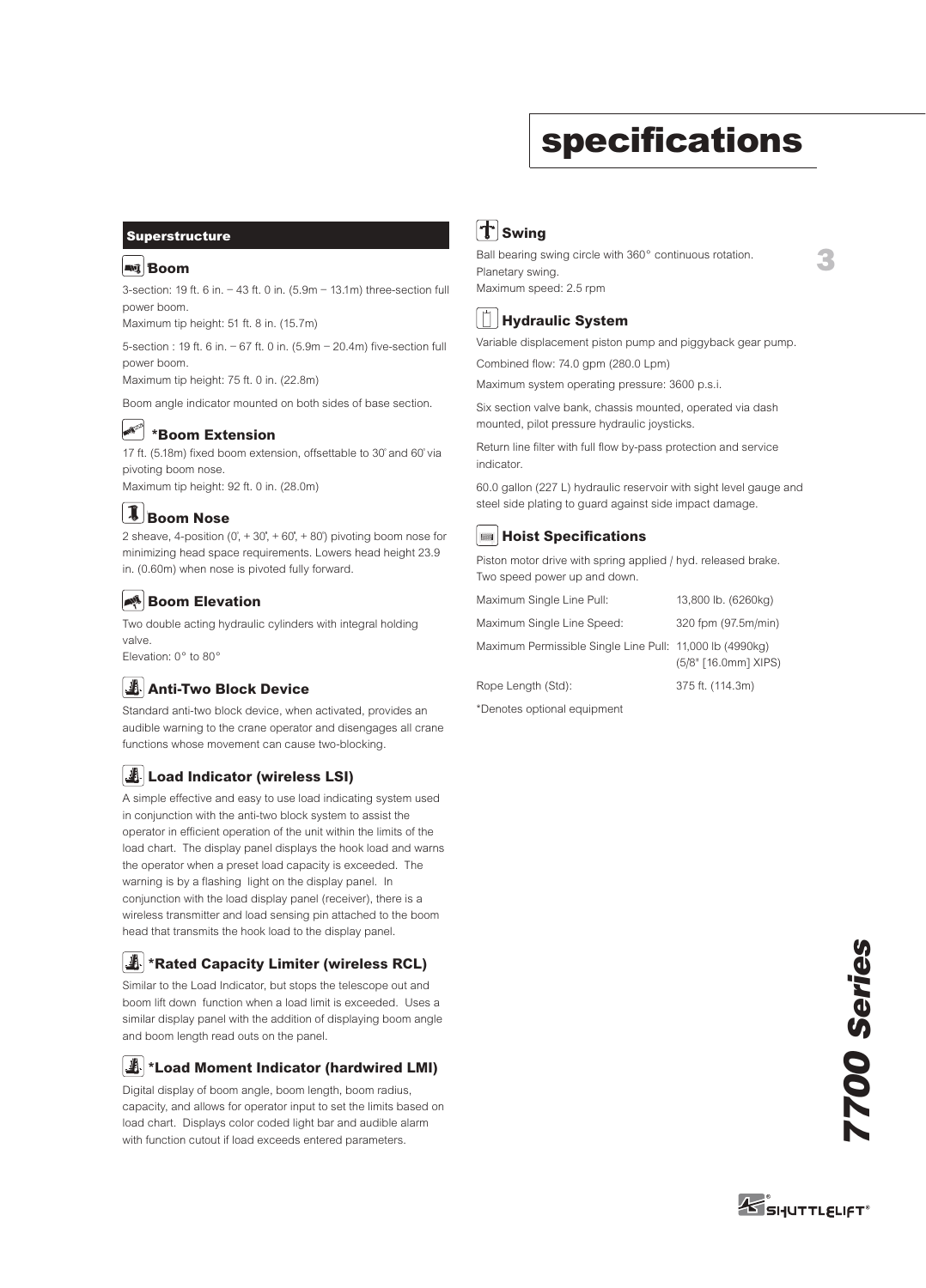# **specifications**

#### **Carrier**

**4**

### **Frame Frame**

High strength alloy steel constructed with integral outrigger housings; front and rear tie-down lugs. 60 ft.<sup>2</sup> carrydeck size with 30,000 lb (13 608kg) deck only carrying capacity & 20,000 lb (9 072kg) combined with boom load. Deck coated with antiskid treatment.

## **Outriggers Outriggers**

2- stage hydraulic telescoping beam with vertical jack at the four corners provides extended and down and retracted and down lifting capacities. Integral holding valves on both beam and jack.

## **Outrigger Controls Outrigger Controls**

Three switch operation mounted on dash panel. One 3- position rocker switch to select all beams / jacks, left beams / jacks only, or right beams / jacks only. Separate 4- way toggle switch to activate beams out / in and jacks down / up. Level bubble indicator located inside operators compartment. Outrigger pad size: 11.5 in. x 11.5 in. (29.2cmx29.2cm)

\*Independent outrigger controls available as an option.

## **Std. Engine Engine**

Cummins QSB 4.5L turbo-charged diesel rated @ 130 bhp (97kW) @ 2500 rpm with engine block heater.

### **Operators Control Station**

Frame mounted, open air style control station with cab shell includes all crane functions, driving controls, and overhead safety glass. Other standard equipment includes a durable weather resistant seat with seat belt, hourmeter, sight level bubble, and fire extinguisher. The dash panel includes engine oil pressure gauge, engine water temperature gauge, fuel gauge, transmission low oil and high temperature warning lights, low battery warning light, and brake system low pressure warning light. The LSI (load indicator) receiver is mounted to the top of the dash. **Electrical System Constructed with integral outigor<br>
<b>Electrical System** and rear tie-clown logs. 60 ft. carrydect size<br> **Electrical System** and rear tie-clown beam and change apparents & 20,000<br> **Construgers**<br> **Clowing t** 

### **\*Operators Control Station Enclosed Cab**

Includes the standard cab shell with the addition of front, right and rear glass. Hinged full door with sliding glass.

Front windshield wiper, heater and defroster are included.

# **Fuel Tank Capacity Fuel Tank Capacity**

50 gallon (189 L) all steel construction with steel side plate to guard against side impact. Fuel gauge located on dash panel in operators station.

## **Electrical System**

One 12V maintenance free battery, 820CCA @ 0°. 63 amp alternator.

## **Drive**

 $4 \times 4$  – Front and rear axle drive with planetary hubs and limited slip differential.

# **Steer**

Standard: 3-steering modes:

Front 2-wheel, 4-wheel coordinated, and crab steer w/ electronic self alignment. Rotary switch select on dash panel.

### **Transmission**

Clark powershift 4-speeds forward and reverse. Stalk mounted shifter on left side of steering column.



17.5 x 25 Bias (std.) \*17.5 R 25 radial



Hydraulic actuated internal wet-disc service brakes acting on all four wheels. A dash mounted toggle switch activates the dry disc parking brake on the transmission output yoke with a dash warning light.

#### **Suspension**

Front: Rigid mounted to frame.

Rear: Provides 3.5° oscillation for use on semi-rough terrain. Axle lock-out switch, on dash panel, to engage / disengage the axle lock-out. Axle lock-out must be engaged (locked) whenever picking on rubber and when traveling in the crab steer mode. A warning light indicates when the axle lock-outs are engaged.

|  | н |  |
|--|---|--|
|--|---|--|

Recessed mounted, includes head, tail, rear work, stop, and turn signals.

#### **Maximum Speed**



#### **Gradeability\*\***

63%....no load 38%....30,000lb (13 608kg) load

#### **G.V.W.**

7755: 41,270 lb. (18 720kg)

#### **Miscellaneous Standard Equipment**

Two sheaves, "Quick Reeve" style 22T (19.9mt) hookblock Back-up alarm Dual rearview mirrors Outrigger motion alarm Lifting and tie down lugs

\*Denotes optional equipment \*\*Theoretical

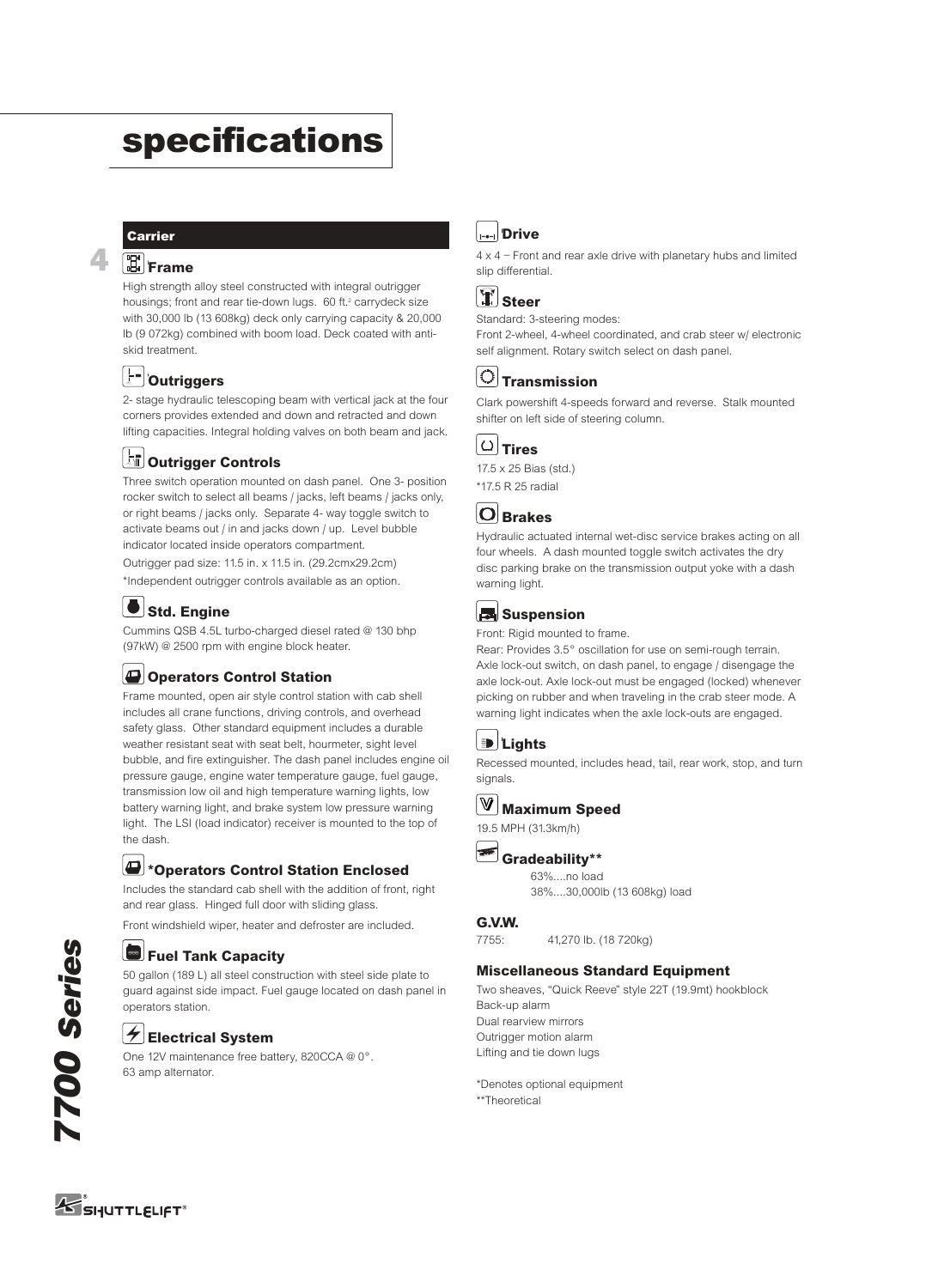# **dimensions**



**K** SHUTTLELIFT<sup>®</sup>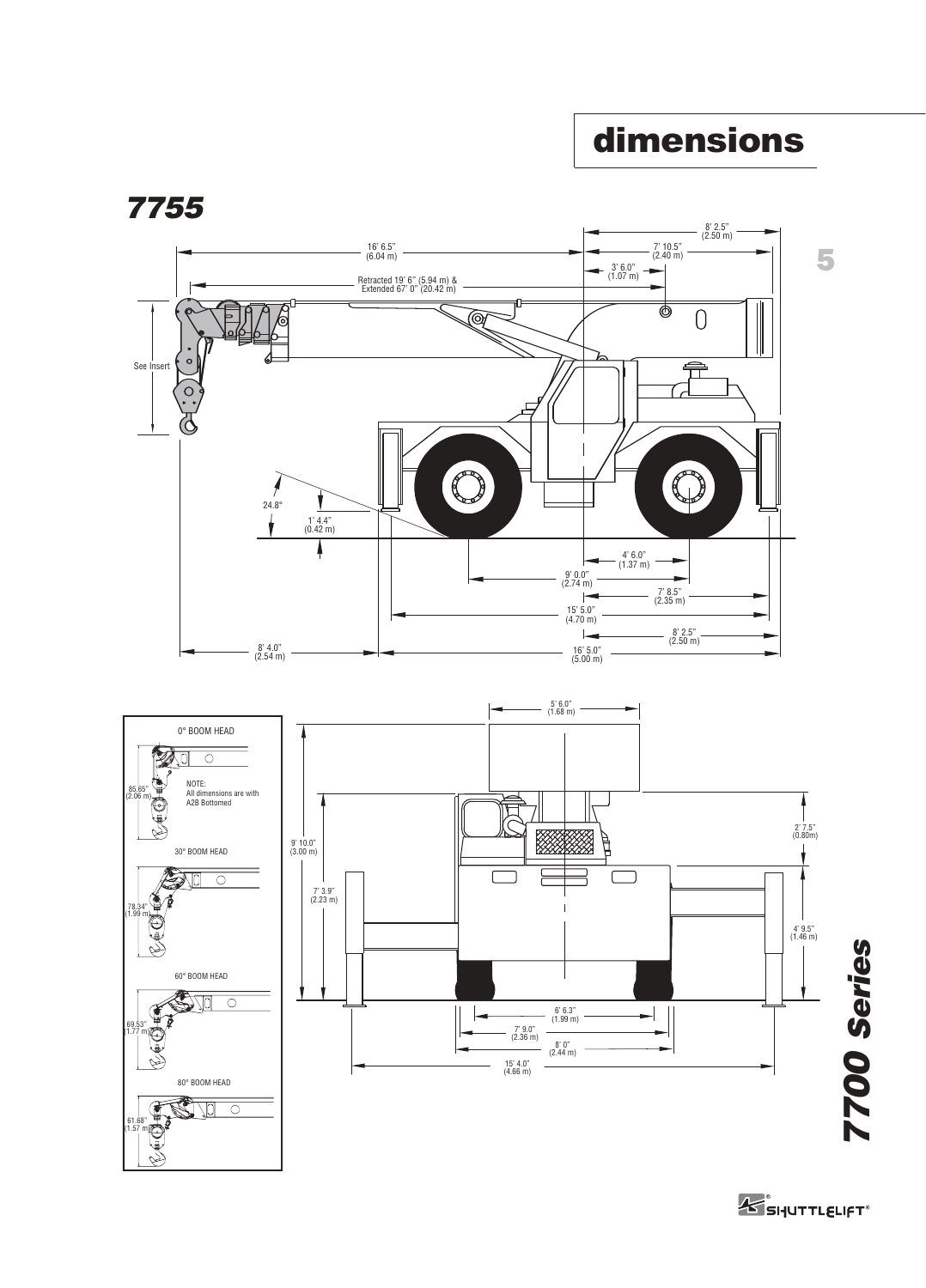

Operating Radius in feet from axis of rotation

THIS CHART IS ONLY A GUIDE AND SHOULD NOT BE USED TO OPERATE THE CRANE. The individual crane's load chart, operating instructions and other instructional plates must be read and understood prior to operating the crane.

SI-JUTTLELIFT<sup>®</sup>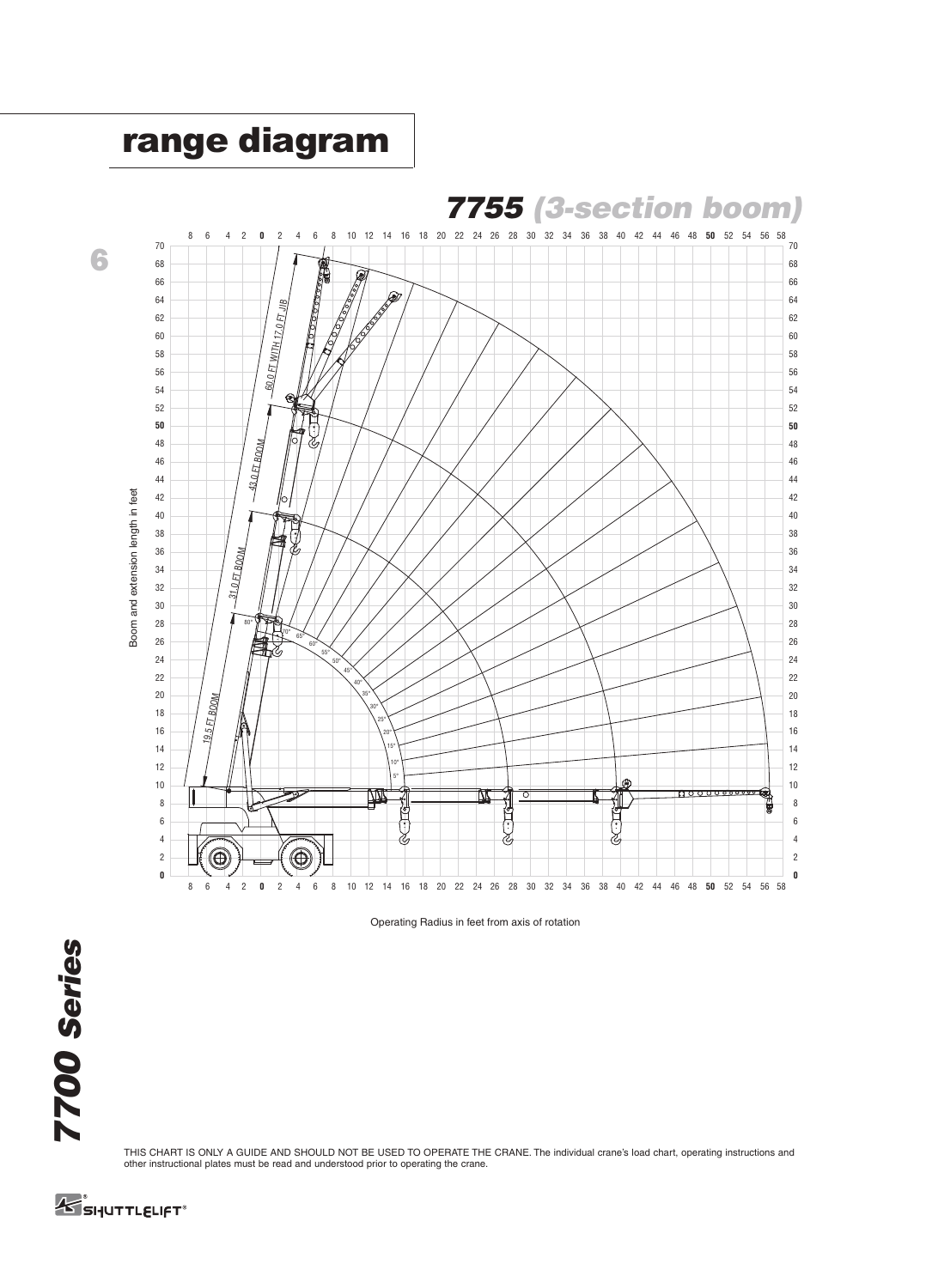# **load chart**

**7**

43 ft Boom Boom<br>Angle<br>(deg)

 $\frac{76}{74}$ 

766630639727260

Rated  $\frac{Load}{)$ 

25400 17000<br>13600

11100 9100<br>9100<br>7500<br>6200<br>5200<br>4400 3900 3200<br>2700<br>2700<br>2300<br>1900<br>1400

|                |                        |                        | MAIN BOOM LOAD RATINGS ON OUTRIGGERS<br>Extended and Down 360° or Retracted and Down Front/Rear |                        |                               |                        |                        |                                    |                       |                        |                                                      | MAIN BOOM LOAD RATINGS ON OUTRIGGERS       |                        | Retracted and Down 360°            |                                    |  |
|----------------|------------------------|------------------------|-------------------------------------------------------------------------------------------------|------------------------|-------------------------------|------------------------|------------------------|------------------------------------|-----------------------|------------------------|------------------------------------------------------|--------------------------------------------|------------------------|------------------------------------|------------------------------------|--|
|                |                        | 19.5 ft Boom           | 20.5-30 ft Boom                                                                                 |                        | 31 ft Boom                    | 32-42 ft Boom          |                        | 43 ft Boom                         |                       |                        | 19.5 ft Boom                                         | 20.5-30 ft Boom                            |                        | 31 ft Boom                         | 32-42 ft Boom                      |  |
| Radius<br>(It) | Boom<br>Angle<br>(deg) | Rated<br>Load<br>(lbs) | Rated<br>Load<br>(lbs)                                                                          | Boom<br>Angle<br>(deg) | <b>Rated</b><br>Load<br>(lbs) | Rated<br>Load<br>(lbs) | Boom<br>Angle<br>(deq) | Rated<br>Load<br>(h <sub>s</sub> ) | <b>Radius</b><br>(It) | Boom<br>Angle<br>(deg) | Rated<br>Load<br>(lbs)                               | Rated<br>Load<br>(lbs)                     | Baom<br>Angle<br>(deg) | Rated<br>Load<br>(h <sub>s</sub> ) | Rated<br>Load<br>(h <sub>s</sub> ) |  |
| 8.5            | 58                     | 44000                  | 26500                                                                                           | 71                     | 26500                         | 25400                  | 76                     | 25400                              | 8.5                   | 58                     | 31000                                                | 26500                                      | 71                     | 26500                              | 25400                              |  |
| 10             | $^{42}$                | 40000                  | 31600                                                                                           | 68                     | 31600                         | 28000                  | 74                     | 28000                              | 10                    | 62                     | 24000                                                | 22300                                      | 68                     | 22300                              | 22000                              |  |
| 12             | 44                     | 33800                  | 30500                                                                                           | 64                     | 30500                         | 25000                  | 72                     | 25000                              | 12                    | 44                     | 17200                                                | 16300                                      | 64                     | 16300                              | 16300                              |  |
| 14             | 33                     | 28500                  | 28500                                                                                           | $^{19}$                | 28500                         | 22600                  | 69                     | 22600                              | 14                    | 33                     | 13300                                                | 12500                                      | 59                     | 12500                              | 12500                              |  |
| 16             | n                      | 24900                  | 24900                                                                                           | 55                     | 25700                         | 20000                  | 66                     | 20000                              | 16                    | $\Omega$               | 10200                                                | 9800                                       | 66                     | 9800                               | 9800                               |  |
| 18             | ۰                      |                        | 22800                                                                                           | 50                     | 22800                         | 17900                  | 63                     | 17900                              | 18                    | ٠                      | ۰                                                    | 7900                                       | 50                     | 7900                               | 7900                               |  |
| 20             | ۰                      |                        | 20200                                                                                           | 4 <sub>0</sub>         | 20200                         | 16100                  | 60                     | 16100                              | 20                    | ٠                      | $\overline{\phantom{a}}$                             | 6500                                       | 4 <sub>1</sub>         | 6500                               | 6500                               |  |
| 22             | ۰                      | ٠                      | 17800                                                                                           | 39                     | 17800                         | 14600                  | 16                     | 14600                              | 22                    | $\sim$                 | ٠                                                    | 5300                                       | 39                     | 4300                               | 5300                               |  |
| 24             | ۰                      | ۰                      | 15360                                                                                           | 31                     | 15360                         | 13300                  | 53                     | 13300                              | 24                    | ٠                      | $\overline{\phantom{a}}$                             | 4300                                       | 31                     | 4300                               | 4300                               |  |
| 26             | ۰                      | ٠                      | 13250                                                                                           | $^{22}$                | 13250                         | 12300                  | 49                     | 12300                              | 26                    | ٠                      | $\overline{\phantom{a}}$                             | 3500                                       | 22                     | 3500                               | 3500                               |  |
| 27.5           | ۰                      | ٠                      | 11600                                                                                           | 0                      | 11600                         | 11600                  | 47                     | 11600                              | 27.5                  | ٠                      | $\overline{\phantom{a}}$                             | 2900                                       | o                      | 2900                               | 2900                               |  |
| 30             | ۰                      | ٠                      |                                                                                                 | ۰                      |                               | 9900                   | 42                     | 10500                              | 30                    | ٠                      | $\overline{\phantom{a}}$                             |                                            | ٠                      |                                    | 2600                               |  |
| 32             | ۰                      |                        | ۰                                                                                               |                        | $\overline{\phantom{a}}$      | 8800<br>7800           | 37<br>32               | 9800<br>8700                       | 32                    | ٠                      | ٠                                                    |                                            |                        | ۰                                  | 2300<br>1900                       |  |
| 34<br>36       | ۰                      | ۰                      | $\sim$<br>۰                                                                                     | ٠                      | $\overline{a}$                | 7100                   | 26                     | 7800                               | 34<br>36              | ٠                      | $\overline{\phantom{a}}$                             |                                            | ÷                      | ٠                                  | 1750                               |  |
| 39.5           | ۰<br>۰                 | ٠<br>۰                 | $\overline{\phantom{a}}$                                                                        | ٠                      | $\overline{\phantom{a}}$      | 6400                   | o                      | 6400                               | 39.5                  | ۰<br>۰                 | $\overline{\phantom{a}}$<br>$\overline{\phantom{a}}$ | $\overline{\phantom{0}}$<br>$\overline{a}$ | ۰<br>٠                 | ٠<br>۰                             | 1400                               |  |
|                |                        |                        |                                                                                                 |                        |                               |                        |                        |                                    |                       |                        |                                                      |                                            |                        |                                    |                                    |  |

# *7755 (3-section boom)*

|                | MAIN BOOM                |                         | 17 FT          |  |
|----------------|--------------------------|-------------------------|----------------|--|
|                | ON RUBBER                |                         | Main           |  |
|                |                          | Any Boom Length         | Boom           |  |
| Radius<br>(11) | Front<br>Raling<br>(lbs) | 360"<br>Raling<br>(Ibs) | Angle<br>(deg) |  |
| 6<br>8<br>10   | 30000<br>28000<br>25000  | 21000<br>17900<br>15000 | 80<br>75<br>70 |  |
| 12             | 19600                    | 12400                   | 65<br>60       |  |
| 14<br>16       | 15600<br>12700           | 9900<br>7700            | 55             |  |
| 18             | 10300                    | 6300                    | 50<br>45       |  |
| 20<br>22       | 8300<br>6800             | 4900<br>3900            | 40             |  |
| 24             | 5800                     | 3100                    | 35<br>30       |  |
| 26<br>28       | 4900<br>4200             | 2500<br>2100            | 25             |  |
| 30             | 3700                     | 1800                    | 20<br>15       |  |
| 32<br>34       | 3300<br>3000             | 1550<br>1300            | 10             |  |
| 36             | 2700                     | 1100                    | 5<br>0         |  |
| 38<br>40       | 2500<br>2200             | 950<br>800              |                |  |

|                | 17 FT JIB CAP. ON EXT. OUTRIGGERS (Ibs) |                       |                        |
|----------------|-----------------------------------------|-----------------------|------------------------|
| Main           |                                         | Jib Ollset Angle      |                        |
| Boom           | 0 deg                                   | 15 deg                | 30 deg                 |
| Angle<br>(deg) | Any<br>Boom<br>Length                   | Anv<br>Boom<br>Length | Arry<br>Boom<br>Length |
| 80             |                                         | 5000                  | 3500                   |
| 75             | 7500                                    | 4400                  | 3100                   |
| 70             | 6100                                    | 3900                  | 2800                   |
| 65             | 5000                                    | 3500                  | 2550                   |
| 60             | 4300                                    | 3150                  | 2350                   |
| 55             | 3800                                    | 2850                  | 2200                   |
| 50             | 3400                                    | 2600                  | 2100                   |
| 45             | 3050                                    | 2400                  | 2000                   |
| 40             | 2800                                    | 2250                  | 1950                   |
| 35             | 2600                                    | 2150                  | 1900                   |
| 30             | 2400                                    | 2080                  | 1830                   |
| 25             | 2300                                    | 2050                  |                        |
| 20             | 2200                                    | 2000                  |                        |
| 15             | 2100                                    | 1950                  |                        |
| 10             | 2050                                    |                       |                        |
| 5              | 2020                                    |                       |                        |
| 0              | 2000                                    |                       |                        |

#### SHADED AREAS ARE GOVERNED BY STRUCTURAL STRENGTH, DO NOT RELY ON TIPPING

OPERATION OF THIS EQUIPMENT IN EXCESS<br>OF RATING CHARTS AND DISREGARD OF INSTRUCTIONS IS DANGEROUS AND VOIDS **WARRANTY** 

MAXIMUM PERMISSIBLE SINGLE LINE PULL  $= 11,000$  lbs

HOIST ROPE: 5/8" diameter 6 x 19 XIPS IWRC BRIGHT Min. req'd breaking strength = 38,500 lbs



- 1) The rated loads are the maximum lifting capacities as determined by operating radius, boom length, and boom angle.<br>The operating radius is the horizontal distance from a projection of the axis of rotation to the supporting surface,<br>before loading, to the center of vertical hoist line or tackle with load applied.
- 2) Rated load columns for discrete boom lengths apply when actual boom length<br>is within +/- 1.0 ft of discrete length. For other boom lengths, use appropriate intermediate boom length column.
- 3) For operating radius not shown, use load rating of next larger radius
- 4) The rated loads shown on outriggers do not exceed 85% of actual tipping. The<br>rated loads shown on rubber do not exceed 75% of actual tipping. These ratings are based on freely suspended loads with the crane leveled, standing on a firm, uniform supporting surface Practical working loads depend on supporting surface, operating radius<br>and other factors affecting stability. Hazardous surroundings, climatic conditions experience of personnel and proper handling must all be taken into account by the operator.
- 5) The weights of all load handling devices such as hooks, hook blocks, slings, etc., except the hoist rope, shall be considered<br>as part of the load. See reduction chart.
- Ratings on outrigggers are for either<br>outriggers fully extended and down 6) or fully retracted and down. Ratings for outriggers fully retracted and down will<br>apply for any intermediate outrigger setting.

Ratings on rubber depend on tire  $7)$ capacity, condition of tires and proper<br>inflation pressure (110 psi). Loads on rubber may be transported at a maximum speed of 2.5 mph on a smooth hard level surface with boom retracted to the shortest length possible and centered<br>over front. For 360° ratings on rubber, rear axle oscillation locks must be in place. Do not use jib with crane on rubber.

- 8) The maximum combined total boom and<br>deck load is 20,000 lbs. The maximum deck load only is 30,000 lbs.
- Do not induce any external side loads  $9)$ to boom or jib.

| RATING REDUCTIONS FOR LOAD<br>HANDLING DEVICES INSTALLED (Ibs) |                                                       |     |  |  |  |  |  |
|----------------------------------------------------------------|-------------------------------------------------------|-----|--|--|--|--|--|
|                                                                | <b>FROM</b><br><b>FROM</b><br><b>MAIN BOOM</b><br>JIB |     |  |  |  |  |  |
| <b>MAIN BLOCK</b>                                              | 400                                                   | N/A |  |  |  |  |  |
| <b>HOOK &amp; BALL</b>                                         | 100                                                   | 100 |  |  |  |  |  |
| <b>JIB STOWED</b>                                              | n                                                     | N/A |  |  |  |  |  |
| <b>JIB DEPLOYED</b>                                            | 500                                                   |     |  |  |  |  |  |

THIS CHART IS ONLY A GUIDE AND SHOULD NOT BE USED TO OPERATE THE CRANE. The individual crane's load chart, operating instructions and other instructional plates must be read and understood prior to operating the crane.



SI-JUTTLELIFT®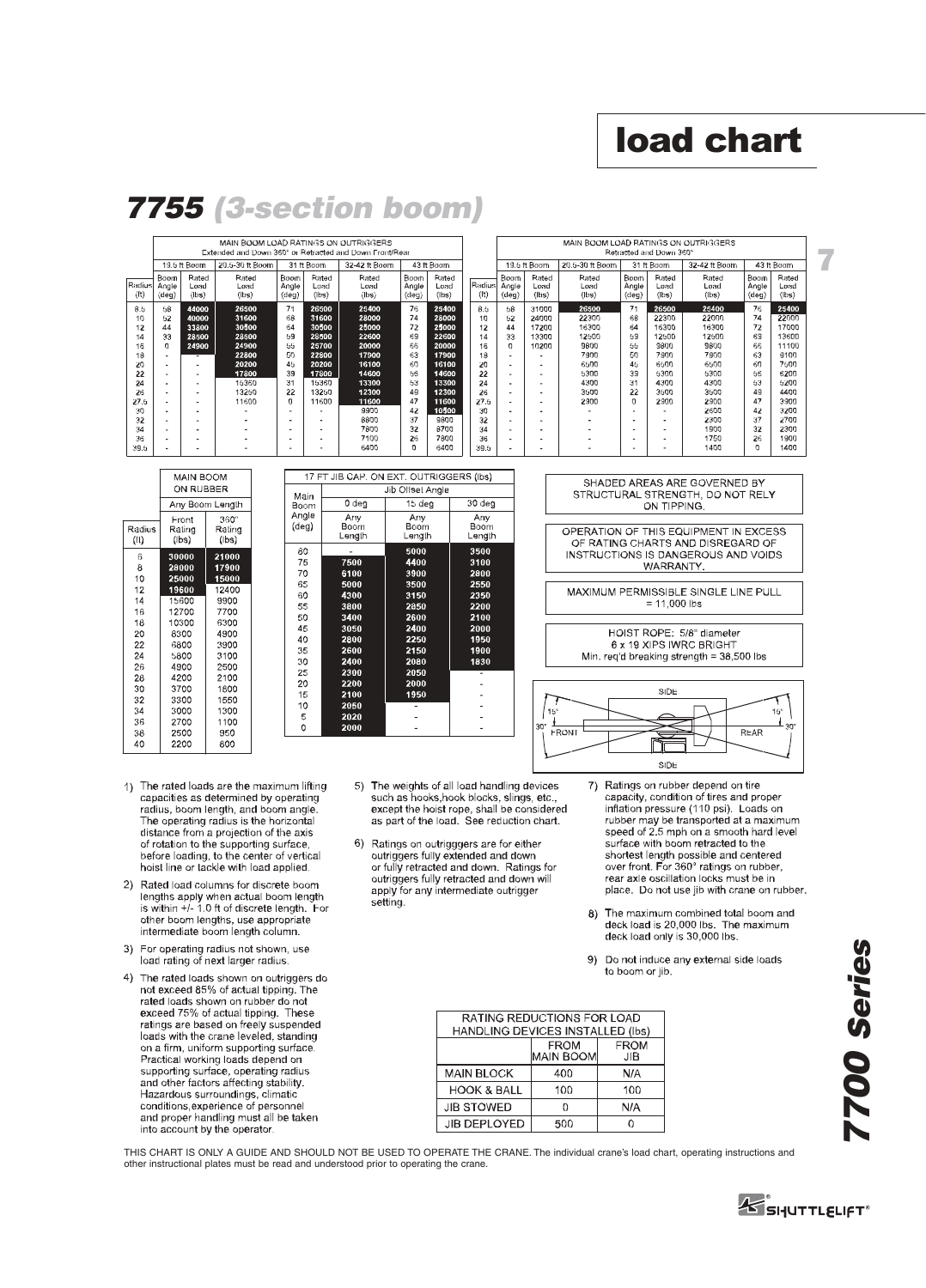

THIS CHART IS ONLY A GUIDE AND SHOULD NOT BE USED TO OPERATE THE CRANE. The individual crane's load chart, operating instructions and other instructional plates must be read and understood prior to operating the crane.

SI-JUTTLELIFT<sup>®</sup>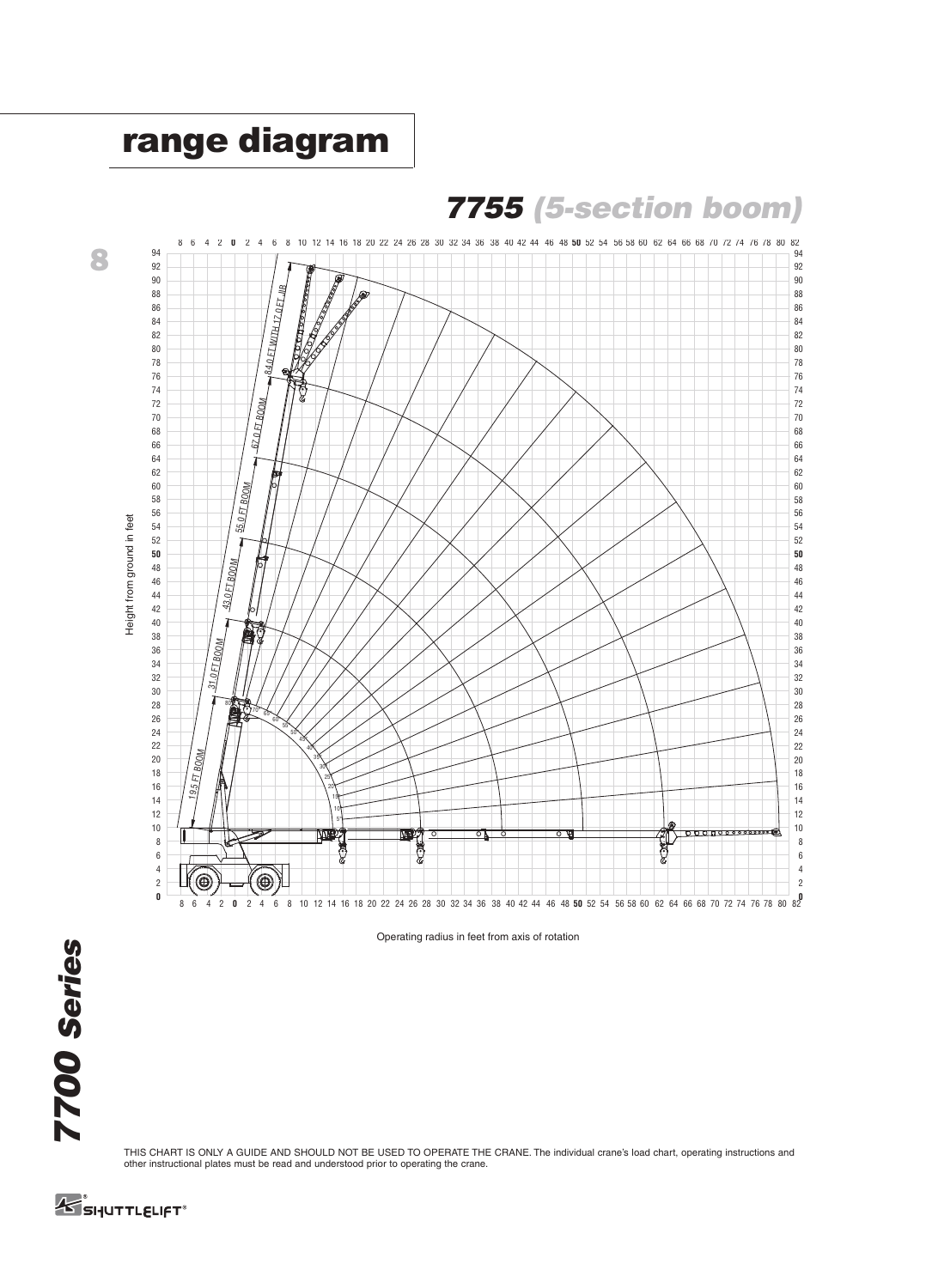# **load chart**

**9**

# *7755 (5-section boom)*

|        | MAIN BOOM LOAD RATINGS ON OUTRIGGERS |               |               |               |                |                                                         |                |               |               |               |               |               |                |               |
|--------|--------------------------------------|---------------|---------------|---------------|----------------|---------------------------------------------------------|----------------|---------------|---------------|---------------|---------------|---------------|----------------|---------------|
|        |                                      |               |               |               |                | Extended and Down 3601 or Retracted and Down Front/Rear |                |               |               |               |               |               |                |               |
|        | 20.5-30 f: Boom<br>19.5 lt Hoom      |               |               |               | 31 ft Boom     | 32-42 ft Boom                                           |                | 43 IL Boom    | 44-54 tt Boom |               | 55 ft Boom    | 56-66 ft Boom |                | 67 IL Boom    |
| Radius | Boom<br>Arigle                       | Rated<br>Load | Rated<br>Load | Boom<br>Angle | Rated<br>Load  | Rated<br>Load                                           | Hoom<br>Arigle | Rated<br>Load | Rated<br>Load | Boom<br>Angle | Rated<br>Load | Rated<br>Load | Boom<br>Arigle | Rated<br>Load |
| (1)    | $(d\mathbf{e}q)$                     | (lbs)         | (lbs)         | (deg)         | (lbs)          | (lbs)                                                   | (deg)          | (lbs)         | (lbs)         | (deq)         | (lbs)         | (lbs)         | (deq)          | (lbs)         |
| 8.5    | 58                                   | 44000         | 26500         | 71            | 26500          | 25400                                                   | 76             | 25400         | 19500         | 79            | 19500         |               | ٠              |               |
| 10     | 52                                   | 40000         | 26500         | 68            | 26500          | 25400                                                   | 74             | 25400         | 19500         | 78            | 19500         |               |                |               |
| 12     | 44                                   | 33800         | 25300         | 64            | 24200          | 24200                                                   | 72             | 24200         | 17600         | 76            | 17600         | 14500         | 78             | 14500         |
| 14     | 33                                   | 28500         | 22900         | $^{1,9}$      | 22900          | 22600                                                   | 69             | 22600         | 16100         | 74            | 16100         | 13200         | 77             | 13200         |
| 16     | 0                                    | 23700         | 20900         | 55            | 20900          | 20000                                                   | 66             | 20000         | 14800         | 71            | 14800         | 12200         | 75             | 12200         |
| 18     | ٠                                    |               | 19300         | 50            | 19300          | 17900                                                   | 63             | 17900         | 13700         | 69            | 13700         | 11200         | 73             | 11200         |
| 20     | ٠                                    |               | 17800         | 45            | 17800          | 16100                                                   | 60             | 16100         | 12800         | 67            | 12800         | 10400         | 71             | 10400         |
| 22     | ٠                                    |               | 16400         | 39            | 16400          | 14600                                                   | 56             | 14600         | 12000         | 64            | 12000         | 9700          | 69             | 9700          |
| 24     | ÷.                                   | ٠             | 14700         | 31            | 14700          | 13300                                                   | 53             | 13300         | 11200         | 62            | 11200         | 9100          | 67             | 9100          |
| 26     | ÷.                                   | ٠             | 13200         | 22            | 13200          | 12300                                                   | 49             | 12300         | 10600         | 60            | 10600         | 8600          | 66             | 8600          |
| 27.5   | ÷                                    | ٠             | 11600         | 0.            | 11600          | 11600                                                   | 47             | 11600         | 10200         | 58            | 10200         | 8200          | 64             | 8200          |
| 30     |                                      | ٠             |               |               |                | 9900                                                    | 42             | 10500         | 9400          | 55            | 9400          | 7700          | 62             | 7700          |
| 32     |                                      | ٠             |               | ۰             | $\overline{a}$ | <b>BB00</b>                                             | 37             | 9800          | 8700          | 52            | 8700          | 7300          | 60             | 7300          |
| 34     |                                      |               |               | ۰             | $\overline{a}$ | 7800                                                    | 32             | 8700          | 8100          | 49            | 8100          | 6900          | 58             | 6900          |
| 36     |                                      |               |               |               | ٠              | 7100                                                    | 26             | 7800          | 7600          | 46            | 7600          | 6600          | 66             | 6600          |
| 38     |                                      |               |               |               | ٠              | 6500                                                    | 18             | 7000          | 7000          | 43            | 7100          | 6300          | 53             | 6300          |
| 39.5   | ٠                                    |               |               |               |                | 6400                                                    | $\Omega$       | 6400          | 6400          | 41            | 6800          | 6100          | 52             | 6100          |
| 42     |                                      |               |               |               |                |                                                         |                |               | 5700          | 36            | 6300          | 5800          | 49             | 5800          |
| 44     |                                      |               |               | ٠             |                |                                                         |                |               | 5300          | 32            | 5800          | 5600          | 47             | 5600          |
| 46     |                                      |               |               |               |                |                                                         |                |               | 4900          | 28            | 5300          | 5300          | 44             | 5300          |
| 48     | $\overline{\phantom{0}}$             |               |               |               |                |                                                         |                |               | 4600          | 23            | 4800          | 4800          | 42             | 5000          |
| 50     | ٠                                    |               |               | ۰             |                |                                                         |                |               | 4400          | 16            | 4400          | 4400          | 39             | 4700          |
| 51.5   | $\overline{a}$                       |               |               |               |                |                                                         |                |               | 4000          | 0             | 4000          | 4000          | 37             | 4600          |
| 54     | $\overline{\phantom{0}}$             |               |               |               |                |                                                         |                |               |               |               |               | 3800          | 33             | 4200          |
| 56     |                                      |               |               | ۰             |                |                                                         |                |               |               | ٠             | ٠             | 3600          | 29             | 3900          |
| 58     |                                      |               |               | ٠             |                |                                                         |                |               |               | ٠             | ٠             | 3400          | 25             | 3600          |
| 60     |                                      |               |               |               |                |                                                         |                |               |               | ٠             | ٠             | 3200          | 20             | 3300          |
| 62     |                                      |               |               |               |                |                                                         |                |               |               | ٠             | ٠             | 3000          | 14             | 3000          |
| 63.5   |                                      |               |               |               |                |                                                         |                |               |               | ٠             | ٠             | 2800          | n.             | 2800          |

| RATING REDUCTIONS FOR LOAD        |                  |             |  |  |  |  |  |  |  |  |
|-----------------------------------|------------------|-------------|--|--|--|--|--|--|--|--|
| I ANDLING DEVICES INSTALLED (Ibs) |                  |             |  |  |  |  |  |  |  |  |
|                                   | <b>TROM</b>      | <b>FROM</b> |  |  |  |  |  |  |  |  |
|                                   | <b>NAIN HCON</b> | üВ          |  |  |  |  |  |  |  |  |
| MAIN BLOCK                        | 400              | N/A         |  |  |  |  |  |  |  |  |
| <b>FOOK &amp; BALL</b>            | 100              | 100         |  |  |  |  |  |  |  |  |
| JIB STOWED                        |                  | N/A         |  |  |  |  |  |  |  |  |
| <b>JIB DEPLOYED</b>               | 500              | Ω           |  |  |  |  |  |  |  |  |
|                                   |                  |             |  |  |  |  |  |  |  |  |



- 1) The rated loads are the maximum lifting capacities as determined by For the control of the control of the control of the persiding radius between the control of the control of the control of the control of the supporting surface, before boding, to the center of vertical holds. The control
- 2) Rated load columns for discrete boom lengths apply when actual boom length is within +/-1.0 ft, of discrete length. For other boom lengths, use appropriate intermediate boom length column.
- 3) For operating radius not shown, use load rating of next larger radius.
- 4) The rated loads shown on outriggers do not exceed 85% of actual The Total Constitution in the United Constraints of the United Constraints (Up) the United Constraints (Up) the Total Constraints of the United Constraints of the United Constraints (Up) the United Constraints (UP) and Con surroundings, climatic conditions, experience of personnel and<br>proper handling must all be taken into account by the operator.
- 5) The weights of all load handling devices such as hooks, hook blocks, slings, etc., except for the hoist rope, shall be considered as part of the load. See reduction chart.
- 6) Ratings on outriggers are for either outriggers fully extended and<br>cown or fully retracted and down. Ratings for outriggers fully<br>retracted and cown will apply for any intermediate outrigger setting.
- 7) Ratings on rubber depend on tire capacity, condition of tires and reausy of manufacturing the state of the pays of the proper infinition pressure (110 ps). Loads on rubber may be<br>proper limitation pressure (110 ps). Loads on rubber may be<br>surface with boom retracted to the shorted length locks must be in place. Do not use jib with crane on rubber.
- 8) The maximum combined total boom and deck load is 20,000 lbs. The maximum deck load only is 30,000 lbs
- 9) Do not induce any external side loads to boom or jib.

|                | MAIN HOOM LOAD RATINGS ON OUTRIGGERS<br>Retracted and Down 360° |                        |                              |                        |                        |                              |                                    |                              |                        |                          |                        |                        |                        |                        |
|----------------|-----------------------------------------------------------------|------------------------|------------------------------|------------------------|------------------------|------------------------------|------------------------------------|------------------------------|------------------------|--------------------------|------------------------|------------------------|------------------------|------------------------|
|                |                                                                 | 19.5 ft Hoom           | 20.5-30 It Boom              |                        | 31 ft Boom             | 32-42 It Bccm                |                                    | 43 ft Hoom                   | 44-54 It Boom          |                          | 55 ft Boom             | 56-66 It Boom          |                        | 67 ft Boom             |
| Radius<br>(f() | Hoom<br>Angle<br>(dag)                                          | Ratec<br>Load<br>(Ibs) | Raled<br>Load<br>$($ lbs $)$ | Hoom<br>Angle<br>(dag) | Raled<br>Loac<br>(Ibs) | Raled<br>Load<br>$($ lbs $)$ | <b>Boom</b><br>Angle<br>$(c \neg)$ | Raled<br>Load<br>$($ lbs $)$ | Raled<br>Load<br>(Ibs) | Hoom<br>Angle<br>(dag)   | Ratec<br>Loac<br>(Ibs) | Raled<br>Load<br>(lbs) | Boom<br>Angle<br>(dag) | Ratec<br>Load<br>(lbs) |
| 8.5            | 58                                                              | 31000                  | 26500                        | $\overline{71}$        | 26500                  | 25400                        | 76                                 | 25400                        | 19500                  | 79                       | 19500x                 | ٠                      | ٠                      |                        |
| 10             | 52                                                              | 24000                  | 22300                        | 68                     | 22300                  | 22000                        | 74                                 | 22000                        | 19500                  | 78                       | 19500                  |                        | ٠                      |                        |
| 12             | 44                                                              | 17200                  | 16300                        | 64                     | 16300                  | 16300                        | 72                                 | 17000                        | 17000                  | 76                       | 17100                  | 14500                  | 78                     | 14500                  |
| 14             | 33                                                              | 13300                  | 12500                        | 59                     | 12500                  | 12500                        | 69                                 | 13600                        | 13600                  | 74                       | 14000                  | 13200                  | 77                     | 13200                  |
| 16             | 0                                                               | 10200                  | 9800                         | 55                     | 9800                   | 9800                         | 66                                 | 11100                        | 11100                  | 71                       | 11200                  | 11200                  | 75                     | 11500                  |
| 18             | ٠                                                               |                        | 7900                         | 50                     | 7900                   | 7900                         | 63                                 | 9100                         | 9100                   | 69                       | 9300                   | 9300                   | 73                     | 9400                   |
| 20             | ٠                                                               |                        | 6500                         | 45                     | 6500                   | 6500                         | 60                                 | 7500                         | 7500                   | 67                       | 7800                   | 7700                   | 71                     | 7700                   |
| 22             | ٠                                                               | ۰                      | 5300                         | 39                     | 5300                   | 5300                         | 56                                 | 6200                         | 6200                   | 64                       | 6600                   | 6500                   | 69                     | 6500                   |
| 24             | ٠                                                               | ٠                      | 4300                         | 31                     | 4300                   | 4300                         | 53                                 | 5200                         | 5200                   | 62                       | 5600                   | 5600                   | 67                     | 5600                   |
| 26             | ٠                                                               | ٠                      | 3500                         | 22                     | 3500                   | 3500                         | 49                                 | 4400                         | 4400                   | 60                       | 4800                   | 4000                   | 66                     | 5000                   |
| 27.5           | ٠                                                               |                        | 2900                         | 0                      | 2900                   | 2900                         | 47                                 | 3900                         | 3900                   | 58                       | 4300                   | 4300                   | 64                     | 4600                   |
| 30             | ٠                                                               |                        |                              | ٠                      |                        | 2600                         | 42                                 | 3200                         | 3200                   | 55                       | 3600                   | 3600                   | 62                     | 3900                   |
| 32             | ۰                                                               |                        |                              | ٠                      | ٠                      | 2300                         | 37                                 | 2700                         | 2700                   | 52                       | 3100                   | 3100                   | 60                     | 3400                   |
| 34             | ٠                                                               |                        |                              | ٠                      | ٠                      | 1900                         | 32                                 | 2300                         | 2300                   | 49                       | 2700                   | 2700                   | 58                     | 2900                   |
| 36             | ٠                                                               | ٠                      |                              | ۰                      | ٠                      | 1750                         | 26                                 | 1900                         | 1900                   | 46                       | 2300                   | 2300                   | 56                     | 2500                   |
| 38             | ٠                                                               |                        |                              | ٠                      | ٠                      | 1500                         | 18                                 | 1600                         | 1600                   | 43                       | 2000                   | 2000                   | 53                     | 2100                   |
| 39.5           | ٠                                                               |                        |                              | ٠                      | ٠                      | 1400                         | 0                                  | 1400                         | 1400                   | 41                       | 1750                   | 1750                   | 52                     | 1850                   |
| 42             | ٠                                                               |                        |                              | ۰                      | ٠                      |                              | $\overline{a}$                     | $\overline{a}$               | 1150                   | 36                       | 1450                   | 1450                   | 49                     | 1500                   |
| 44             | ٠                                                               |                        |                              | ٠                      | ٠                      |                              | ٠                                  | ÷                            | 1000                   | 32                       | 1200                   | 1200                   | 47                     | 1300                   |
| 46             | ٠                                                               | ٠                      |                              | ٠                      | ٠                      |                              | ٠                                  | ٠                            | 850                    | 20                       | 1000                   | 1000                   | 44                     | 1100                   |
| 48             | ä,                                                              | ٠                      |                              | ۰                      | ٠                      |                              | $\overline{a}$                     | ٠                            | 750<br>650             | 23<br>16                 | 850<br>700             | 850                    | 42<br>39               | 950<br>800             |
| 50             | ٠                                                               | ٠                      |                              | ٠                      | ٠                      |                              | ٠                                  | ٠                            | 600                    | 0                        | 600                    | 700<br>600             | 37                     | 700                    |
| 51.5           | ٠                                                               | ۰                      |                              | ٠<br>٠                 | ٠<br>٠                 |                              | ٠<br>٠                             | ٠<br>٠                       |                        | ۰                        |                        | 450                    | 33                     | 500                    |
| 54<br>56       | ٠                                                               | ۰                      |                              | ٠                      | ٠                      |                              | ٠                                  | ٠                            |                        | $\overline{\phantom{a}}$ |                        | 350                    | 29                     | 350                    |
| 58             | ٠                                                               | ٠                      |                              | ٠                      | ٠                      |                              | ٠                                  | ۰                            |                        | ٠                        | ٠                      | 250                    | 25                     | 250                    |
| 60             | ۰<br>٠                                                          | ۰                      |                              | ٠                      | ٠                      |                              | ٠                                  | ٠                            |                        | ٠                        | ٠                      | 150                    | 20                     | 150                    |
| 62             | ٠                                                               | ٠                      |                              | ٠                      | ٠                      |                              | ٠                                  | ٠                            |                        | ٠                        |                        | 50                     | 14                     | 50                     |
| 63.5           | ٠                                                               | ٠                      |                              | ٠                      | ٠                      |                              | ٠                                  | ÷                            | ٠                      | ٠                        |                        | ٠                      | 0                      |                        |
|                |                                                                 |                        |                              |                        |                        |                              |                                    |                              |                        |                          |                        |                        |                        |                        |

 $2520$ <br> $105$ <br> $105$ 



|                                                                 | SHADED AREAS ARE GOVERNED BY STRUCTURAL STRENGTH.<br>DO NOT RELY ON HPPING.                                                     |                                                                                    |                                                                                      |                                                                                      |                                                                                      |  |  |  |  |  |  |  |
|-----------------------------------------------------------------|---------------------------------------------------------------------------------------------------------------------------------|------------------------------------------------------------------------------------|--------------------------------------------------------------------------------------|--------------------------------------------------------------------------------------|--------------------------------------------------------------------------------------|--|--|--|--|--|--|--|
|                                                                 | OPERATION OF THIS EQUIPMENT IN EXCESS OF RATING.<br>CI IARTS AND DISREGARD OF INSTRUCTIONS IS DANGEROUS.<br>AND VOIDS WARRANTY. |                                                                                    |                                                                                      |                                                                                      |                                                                                      |  |  |  |  |  |  |  |
|                                                                 | MAXIMUM PERMISSIBLE SINGLE LINE PULL = 11.000 lbs                                                                               |                                                                                    |                                                                                      |                                                                                      |                                                                                      |  |  |  |  |  |  |  |
|                                                                 | WIRE ROPE:                                                                                                                      | 5/8 inch cia, 6 x 19 XIPS IWRC BRIGHT<br>Min. rec'd breaking strength = 38,500 lbs |                                                                                      |                                                                                      |                                                                                      |  |  |  |  |  |  |  |
|                                                                 |                                                                                                                                 | 17 FT JIB CAPACITIES ON EXTENDED OUTRIGGERS                                        | Jib Offset Angle                                                                     |                                                                                      |                                                                                      |  |  |  |  |  |  |  |
| Main<br>Hoom                                                    |                                                                                                                                 | $\overline{0}$ deg                                                                 |                                                                                      | 15 <sub>deg</sub>                                                                    | 30 deg                                                                               |  |  |  |  |  |  |  |
| Angle<br>(dcg)                                                  | To 55.0 ft<br>Main<br>Hoom                                                                                                      | To 67.0 ft<br>Main<br>Hoom                                                         | To 55.0 ft<br>Main<br>Hoom                                                           | To 67.0 ft<br>Main<br>Hoom                                                           | Anv<br>Hoom<br>Length                                                                |  |  |  |  |  |  |  |
| t!Ó<br>75<br>70<br>65<br>60<br>55<br>50<br>45<br>40<br>35<br>30 | 7500<br>6100<br>5000<br>4300<br>3800<br>3400<br>3050<br>2800<br>2600<br>2400                                                    | 4600<br>3800<br>3300<br>2900<br>2600<br>2400<br>2150<br>1930                       | 5000<br>4400<br>3900<br>3500<br>3150<br>2850<br>2600<br>2400<br>2250<br>2150<br>2080 | 5000<br>4400<br>3900<br>3500<br>3150<br>2850<br>2600<br>2400<br>2250<br>2050<br>1850 | 3500<br>3100<br>2800<br>2550<br>2350<br>2200<br>2100<br>2000<br>1950<br>1900<br>1830 |  |  |  |  |  |  |  |

 $\frac{1750}{1600}$ <br> $\frac{1500}{1460}$ <br> $\frac{1450}{1450}$ 

1720<br>1590<br>1520

**7700 Series** *7700 Series*

THIS CHART IS ONLY A GUIDE AND SHOULD NOT BE USED TO OPERATE THE CRANE. The individual crane's load chart, operating instructions and other instructional plates must be read and understood prior to operating the crane.

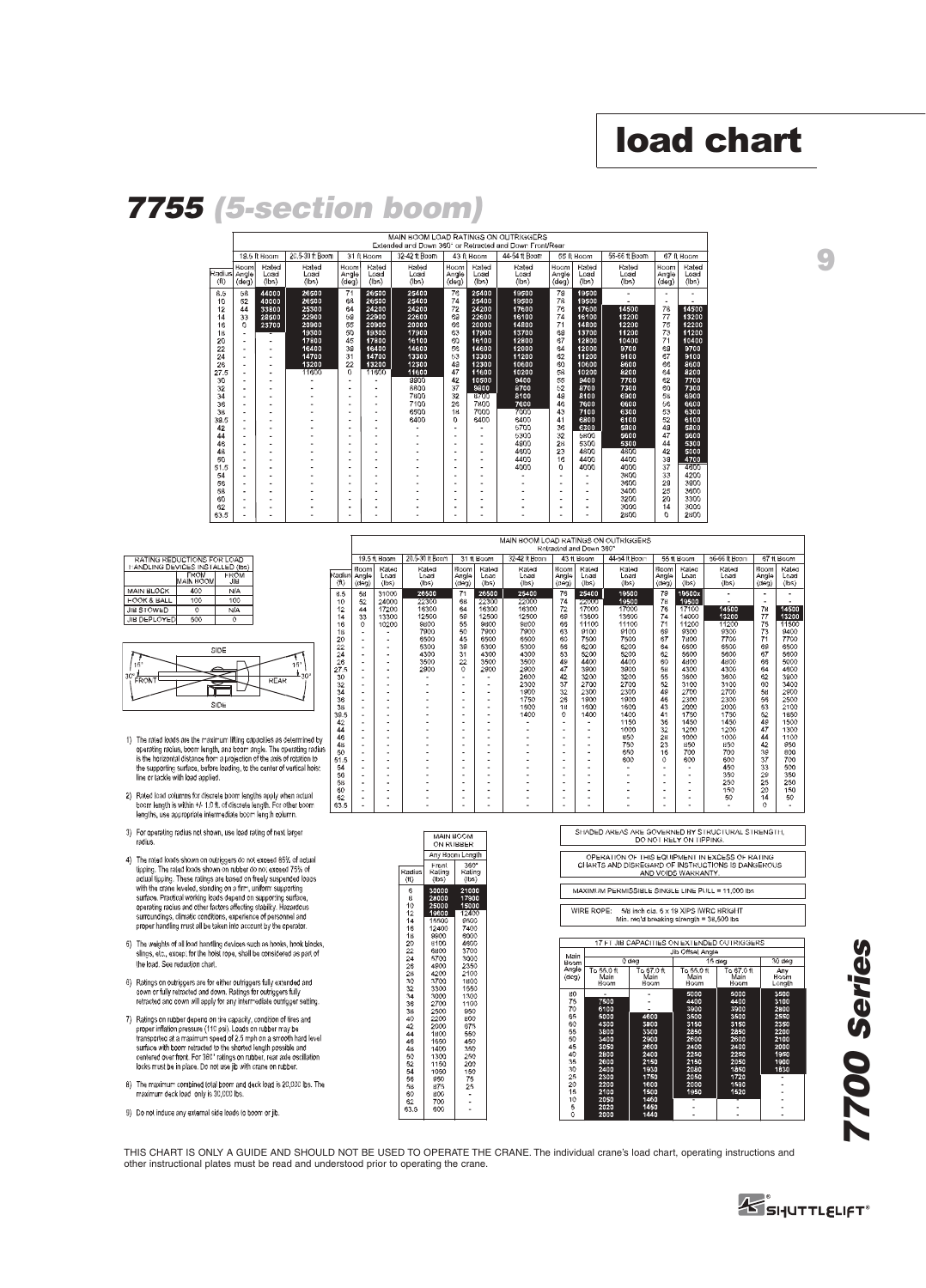

**10**



**K** SHUTTLELIFT<sup>®</sup>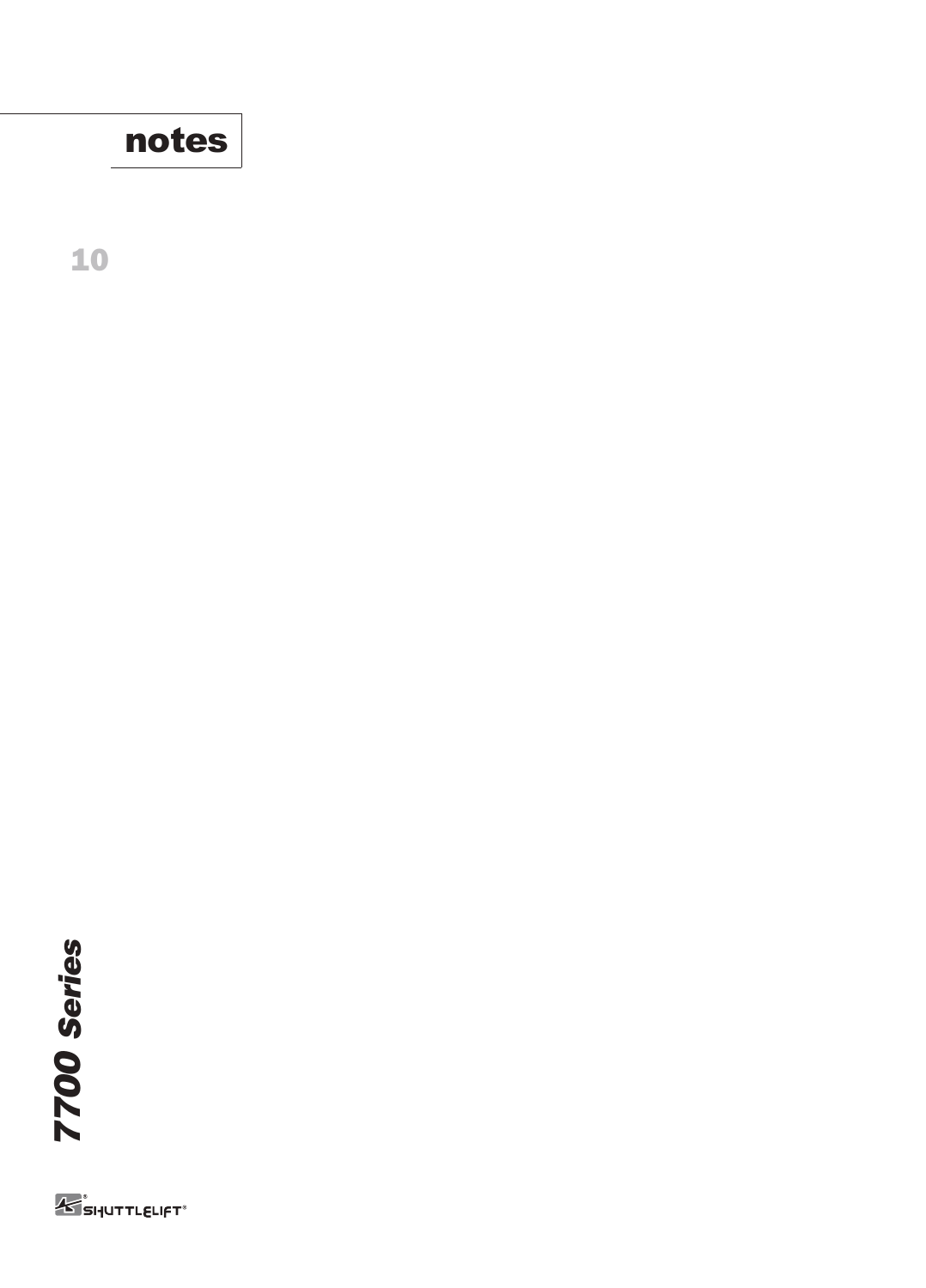**notes**

**11**